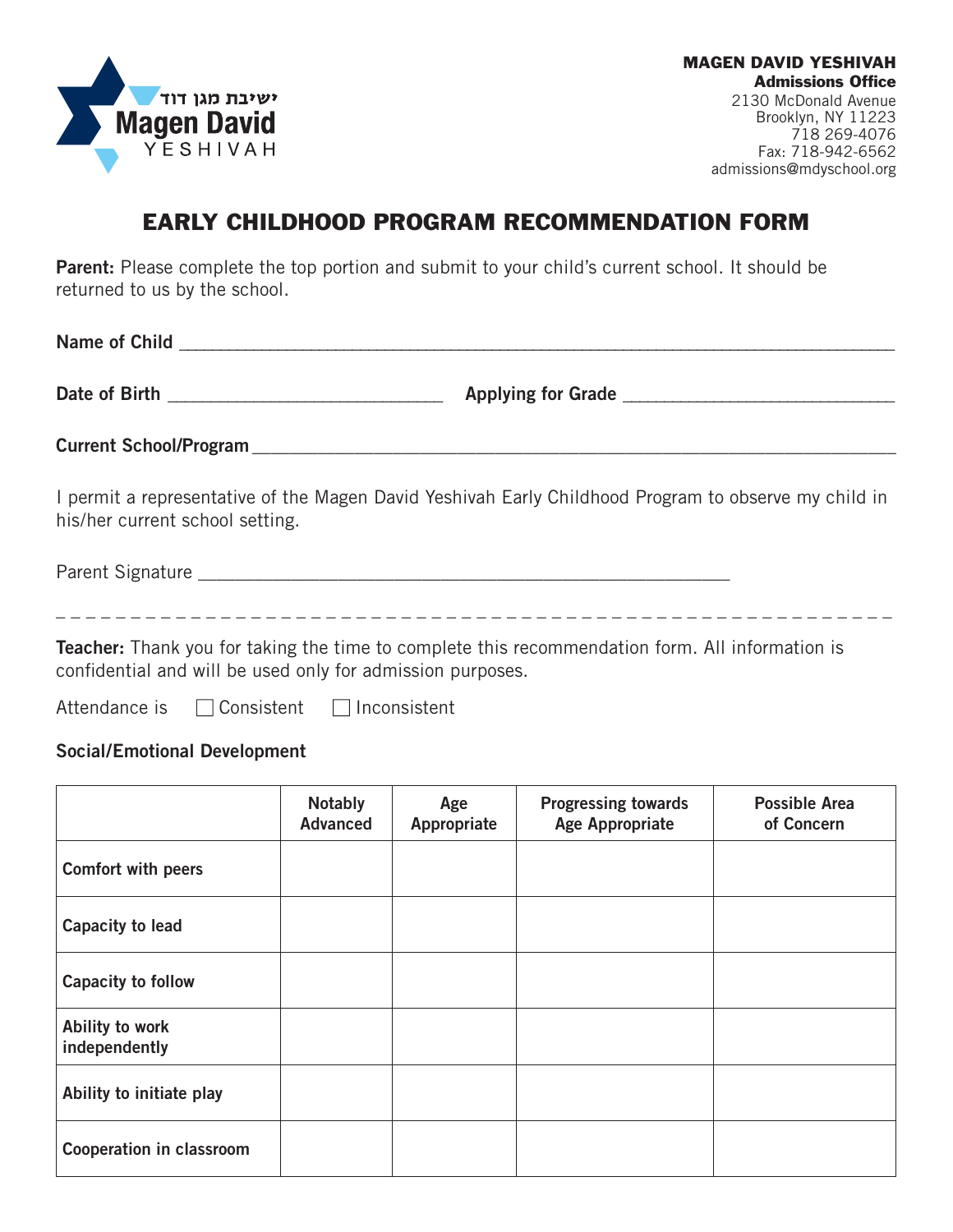|                                                | <b>Notably</b><br><b>Advanced</b> | Age<br>Appropriate | <b>Progressing towards</b><br><b>Age Appropriate</b> | Possible Area of<br><b>Concern</b> |
|------------------------------------------------|-----------------------------------|--------------------|------------------------------------------------------|------------------------------------|
| <b>Comfort with adults</b>                     |                                   |                    |                                                      |                                    |
| Appropriate use of materials                   |                                   |                    |                                                      |                                    |
| Ability to listen in a large group             |                                   |                    |                                                      |                                    |
| Ability to listen in a small group             |                                   |                    |                                                      |                                    |
| Ability to complete a task in<br>a small group |                                   |                    |                                                      |                                    |
| Ability to contribute to discussions           |                                   |                    |                                                      |                                    |
| Ability to follow 1-step directions            |                                   |                    |                                                      |                                    |
| Ability to follow 2-step directions            |                                   |                    |                                                      |                                    |
| <b>Respect for classroom routines</b>          |                                   |                    |                                                      |                                    |
| Ability to transition between tasks            |                                   |                    |                                                      |                                    |
| Appreciation of new challenges                 |                                   |                    |                                                      |                                    |
| Positive response to<br>constructive criticism |                                   |                    |                                                      |                                    |
| Ability to express thoughts and ideas          |                                   |                    |                                                      |                                    |
| Ability to problem solve                       |                                   |                    |                                                      |                                    |

Please comment on early readiness development (e.g. receptive and expressive language, visual and auditory discrimination).

\_\_\_\_\_\_\_\_\_\_\_\_\_\_\_\_\_\_\_\_\_\_\_\_\_\_\_\_\_\_\_\_\_\_\_\_\_\_\_\_\_\_\_\_\_\_\_\_\_\_\_\_\_\_\_\_\_\_\_\_\_\_\_\_\_\_\_\_\_\_\_\_\_\_\_\_\_\_\_\_\_\_\_\_\_\_\_\_\_\_\_\_\_\_\_\_\_

\_\_\_\_\_\_\_\_\_\_\_\_\_\_\_\_\_\_\_\_\_\_\_\_\_\_\_\_\_\_\_\_\_\_\_\_\_\_\_\_\_\_\_\_\_\_\_\_\_\_\_\_\_\_\_\_\_\_\_\_\_\_\_\_\_\_\_\_\_\_\_\_\_\_\_\_\_\_\_\_\_\_\_\_\_\_\_\_\_\_\_\_\_\_\_\_\_

\_\_\_\_\_\_\_\_\_\_\_\_\_\_\_\_\_\_\_\_\_\_\_\_\_\_\_\_\_\_\_\_\_\_\_\_\_\_\_\_\_\_\_\_\_\_\_\_\_\_\_\_\_\_\_\_\_\_\_\_\_\_\_\_\_\_\_\_\_\_\_\_\_\_\_\_\_\_\_\_\_\_\_\_\_\_\_\_\_\_\_\_\_\_\_\_\_

\_\_\_\_\_\_\_\_\_\_\_\_\_\_\_\_\_\_\_\_\_\_\_\_\_\_\_\_\_\_\_\_\_\_\_\_\_\_\_\_\_\_\_\_\_\_\_\_\_\_\_\_\_\_\_\_\_\_\_\_\_\_\_\_\_\_\_\_\_\_\_\_\_\_\_\_\_\_\_\_\_\_\_\_\_\_\_\_\_\_\_\_\_\_\_\_\_